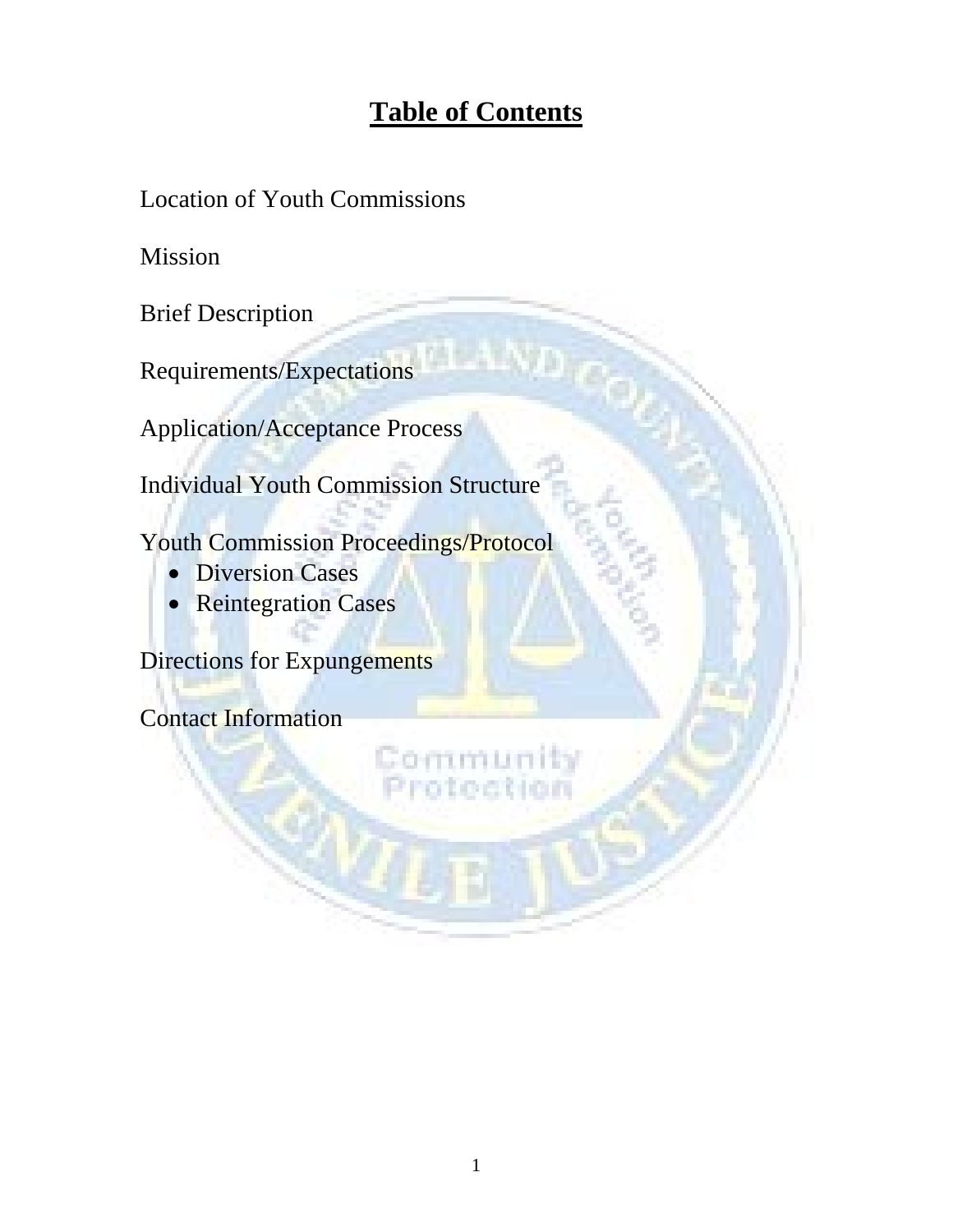### **LOCATION OF YOUTH COMMISSIONS**

Including municipalities served by each Commission

|    | 1. Burrell                        | Lower and Upper Burrell, entire school district                                                                                |
|----|-----------------------------------|--------------------------------------------------------------------------------------------------------------------------------|
| 2. | Derry Area                        | Derry Borough, Derry Twp, New Alexandria                                                                                       |
| 3. | Greensburg Salem                  | City of Greensburg Greensburg, Boroughs of South &<br>SW Greensburg, and Salem Twp.                                            |
|    | 4. Franklin Regional              | Murrysville, Export, Delmont                                                                                                   |
|    | 5. Hempfield Twp.                 | Hempfield School District (in its entirety)                                                                                    |
| 6. | Jeannette                         | <b>City of Jeannette</b>                                                                                                       |
| 7. | Kiski Area                        | Vandergrift, E. Vandergrift, Washington, Bell Twp.,<br>Allegheny Twp., Avonmore, Oklahoma, Hyde Park,<br><b>West Leechburg</b> |
| 8. | Latrobe                           | Latrobe Borough, Unity Township                                                                                                |
|    | 9. Ligonier Valley                | <b>Ligonier Borough and Ligonier Township</b>                                                                                  |
|    | 10. Monessen                      | <b>City of Monessen</b> ( <i>Currently forming</i> )                                                                           |
|    | 11. Mt Pleasant/<br>Southmoreland | Mt Pleasant Borough, Mt. Pleasant Twp, Borough of<br>Scottdale, East Huntingdon Township (Currently forming)                   |
|    | 12. New Ken/Arnold                | Cities of New Kensington and Arnold                                                                                            |
|    | 13. Norwin Area                   | N. Huntingdon Twp, Irwin, North Irwin                                                                                          |
|    | 14. Penn Twp                      | <b>Penn Township</b>                                                                                                           |
|    | 15. Rostraver                     | Rostraver Township, Borough of North Belle Vernon                                                                              |
|    | 16. Trafford                      | <b>Borough of Trafford</b>                                                                                                     |
|    | 17. Yough                         | Boroughs of Madison, Arona, Smithton, Sutersville,<br>West Newton, South Huntingdon Twp, Sewickly Twp.                         |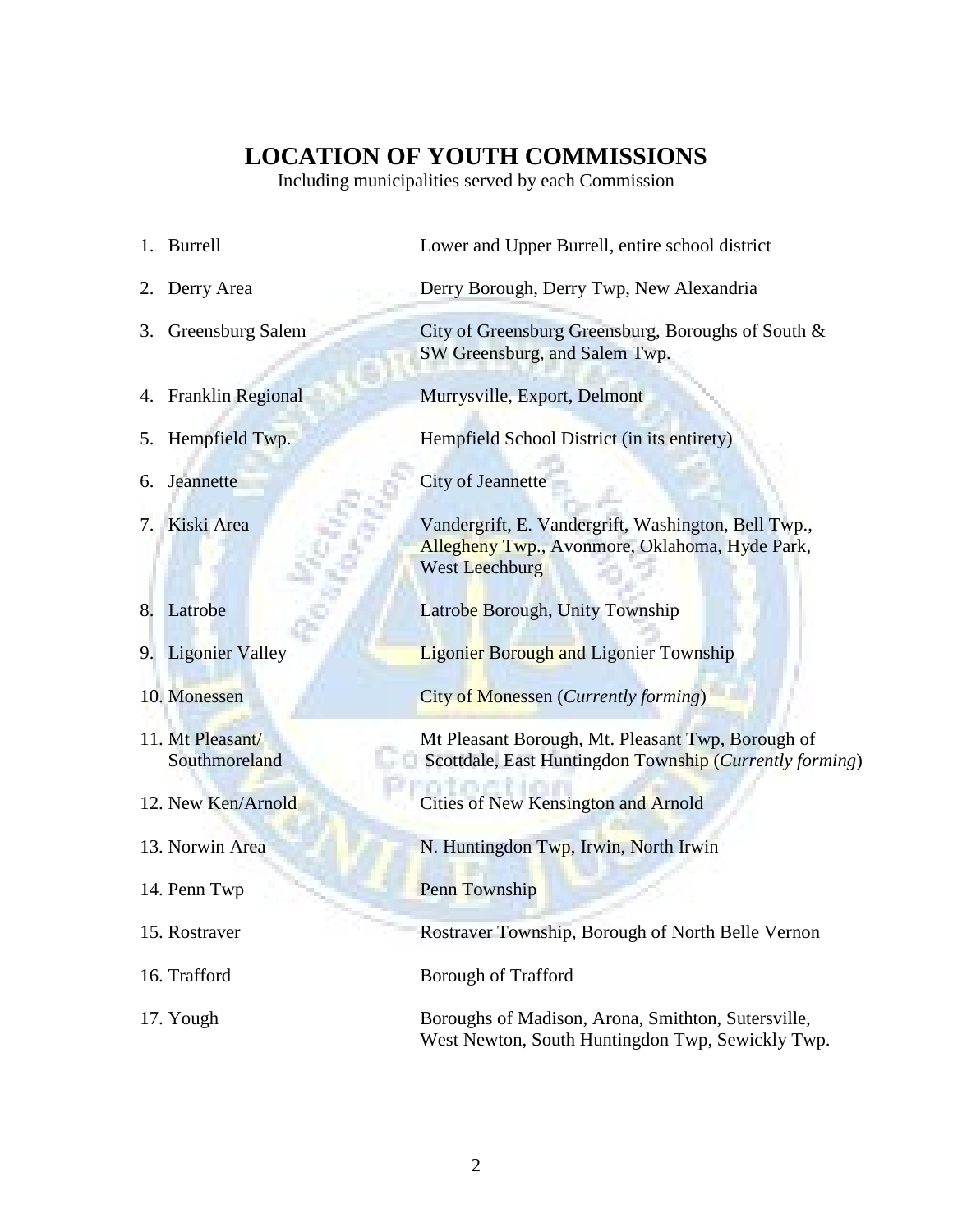### **Mission**

*Our mission is to connect youth and family to community.* 

### **What is the Youth Commission?**

In the 1960s, the first Youth Commission was established in Pennsylvania by the Westmoreland County Juvenile Court. Its original purpose was to allow first time youthful offenders the opportunity to avoid a juvenile court record and encourage community involvement. Based upon the long term success of these efforts, and our commitment to restorative practices, we have expanded the program to include a reintegration component in which the community is instrumental in aiding a youth's successful transition from placement to home, or giving that extra support to a probationer who needs it. We recognize the importance of assisting victims, individuals, and families within their own communities as when the system is gone; community is still present to provide support and direction.

The Youth Commission is comprised of dedicated community volunteers who provide new and better opportunities for youth to learn, readjust, and conform to the laws of our society. It also is charged with helping the youth take responsibility for his/her actions and repair the harm caused to the victims and/or community.

# **Authority**

The commission does not have the authority of the Court, but is supported by the following subsection of the Juvenile Act of the Commonwealth of Pennsylvania:

Section 6323: Informal Adjustment

(1) Before a petition is filed, the probation officer or other officers of the court designated by it, subject to its direction, shall, in the case of a dependent child where the jurisdiction of the Court is premised upon the provisions of paragraph  $(1)$ ,  $(2)$ ,  $(3)$ ,  $(4)$ ,  $(5)$ , or  $(7)$  of the definition of "dependent child" in section 6302 and if otherwise appropriate, refer the child and his/her parents to any public or private social agency available for assisting in the matter. Upon referral, the agency shall indicate its willingness to accept the child and shall report back, in writing, to the referring officer within three months concerning the status of the referral. Similarly, the probation officer may in the case of a delinquent child, or dependent child where the jurisdiction of the Court is permitted under paragraph (6) of the definition of "dependent child" in section 6302, refer the child and his/her parents to an agency for assisting in the matter.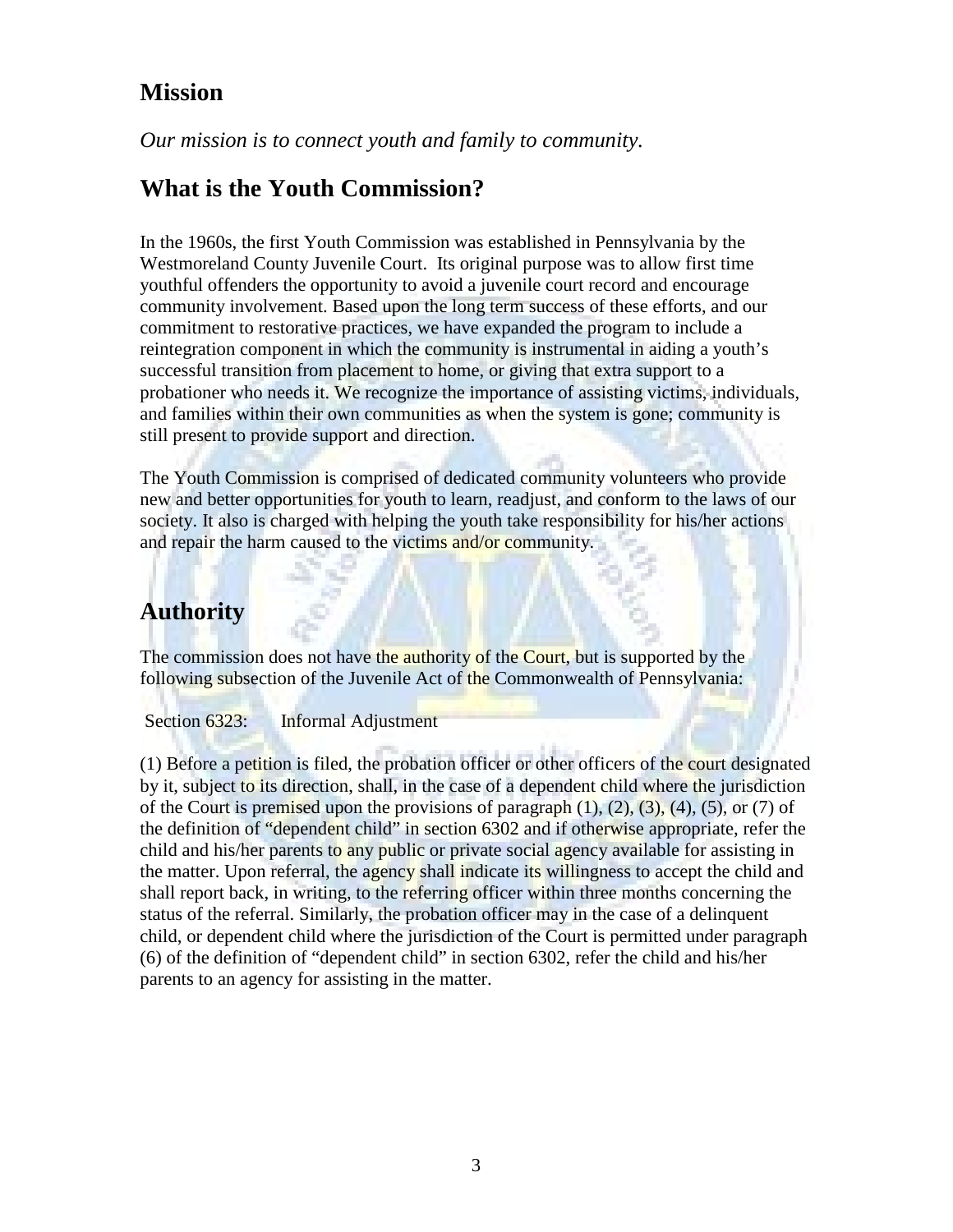# **Requirements/Expectations**

All applicant background checks must comply with the provision of Pennsylvania Title 23, Chapter 63, related to Child Protective Services. Prior to serving in any capacity on the Youth Commission, an applicant must have a satisfactory Pennsylvania State Police criminal history check, an FBI criminal history check or sworn/affirmed statement of compliance as described in Pennsylvania Title 23 Section 6344.2, and a satisfactory child abuse clearance from the Pennsylvania Department of Public Welfare.

As required by Pennsylvania Title 23, Chapter 63, all Youth Commission Members accepted for volunteer service will provide updated criminal history and child abuse clearance at least every 36 months. Any commission member failing to do so shall immediately be placed on inactive status until clearances are obtained.

Attend free trainings as scheduled by the Juvenile Probation Office. It is required that each member attend two trainings per year.

Orientation training is scheduled as new members join the commission, and all members are required to attend the training before supervising any Youth Commission cases. At this training you will be trained on how to spot child abuse, neglect and how to report it.

#### **Elected or appointed public officials are not permitted to serve on the Youth Commission**

Volunteers will:

- Commit to work with a youth ages ten to twenty
- Commit to attending 75% of monthly meeting at your local commission
- Commit to working a few hours per month with youth, based on goals and needs identified for each youth
- Present a clean and neat appearance and dress to the standards that contribute to a casual professional image
- Attend training as offered locally. Following are some examples:
	- o Orientation (required)
	- o Mental Health First Aid
	- o Restorative Practices
	- o Drug & Alcohol Education/Awareness
	- o Introduction to Motivational Interviewing
	- o The Importance of Family Involvement
	- o Bridges Out of Poverty
	- o Posttraumatic Stress Disorder

#### **The Juvenile Probation Office is available to the Youth Commission to provide additional training and technical assistance as needed.**

Anyone choosing to run for public office must take a leave of absence immediately upon filing their petition, and must notify the Westmoreland County Juvenile Probation Office in writing as such.

If appointed to public office the member must resign immediately.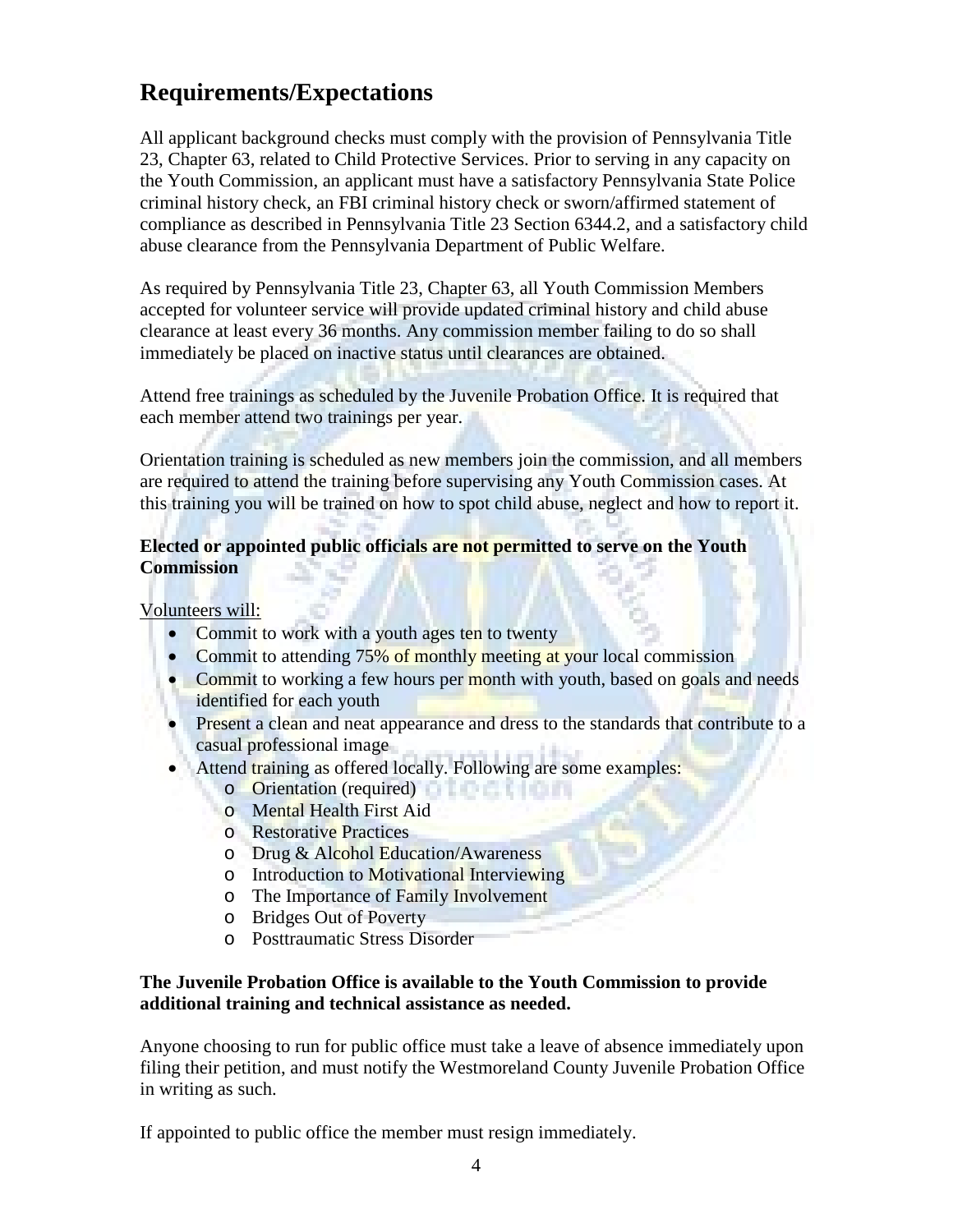If absent from the Youth Commission for six months or longer, due to medical or other leave of absence, updated clearances will be needed.

# **Member Application/Acceptance Process**

- Find the "Youth Commission" tab under the Juvenile Probation section at [www.co.westmoreland.pa.us/juvenile](http://www.co.westmoreland.pa.us/juvenile)
- Fill out the application and send with two letters of reference to: Attention: Youth Commission 2771 S. Grande Blvd Greensburg, PA 15601

A representative from the Westmoreland County Juvenile Probation Office will contact you to schedule an interview

- Begin the process of applying for PA Child Abuse Clearance <http://www.dhs.state.pa.us/findaform/childabusehistoryclearanceforms/index.htm>
- Begin the process of applying for Criminal Background Check <http://www.psp.pa.gov/Pages/Request-a-Criminal-History-Record.aspx>
- Begin the process of applying for FBI Criminal History Check <http://www/fbi/gov/about-us/cjis/identity-history-summary-checks>

(If you have received these, please bring to your interview. If you are appointed by the Court, your fees will be reimbursed.)

sommun

- Upon acceptance as a Youth Commission Volunteer, you will sign a confidentiality agreement
- You will be scheduled to be sworn in by a Judge
- You will be scheduled to meet your local Commission
- **You will be scheduled for Orientation Training**

# **Individual Youth Commission Structure**

#### Local Youth Commission Officers

Each commission will be led by a Chairperson chosen by fellow commission members. Other officers include Vice-Chair and Secretary. Elections will be held in the fourth quarter (October- December) of odd numbered years and the results are to be forwarded to the Juvenile Probation Department in writing. Officers will commence their tenure on January 1 of the following even numbered year.

All members will be expected to avail themselves for meetings and proceedings scheduled by the Chairperson.

Chair: The Chair shall conduct all proceedings and meetings of the Youth Commission. There shall be a member appointed to conduct proceedings/meetings in the absence of both the Chairperson and Vice-Chair.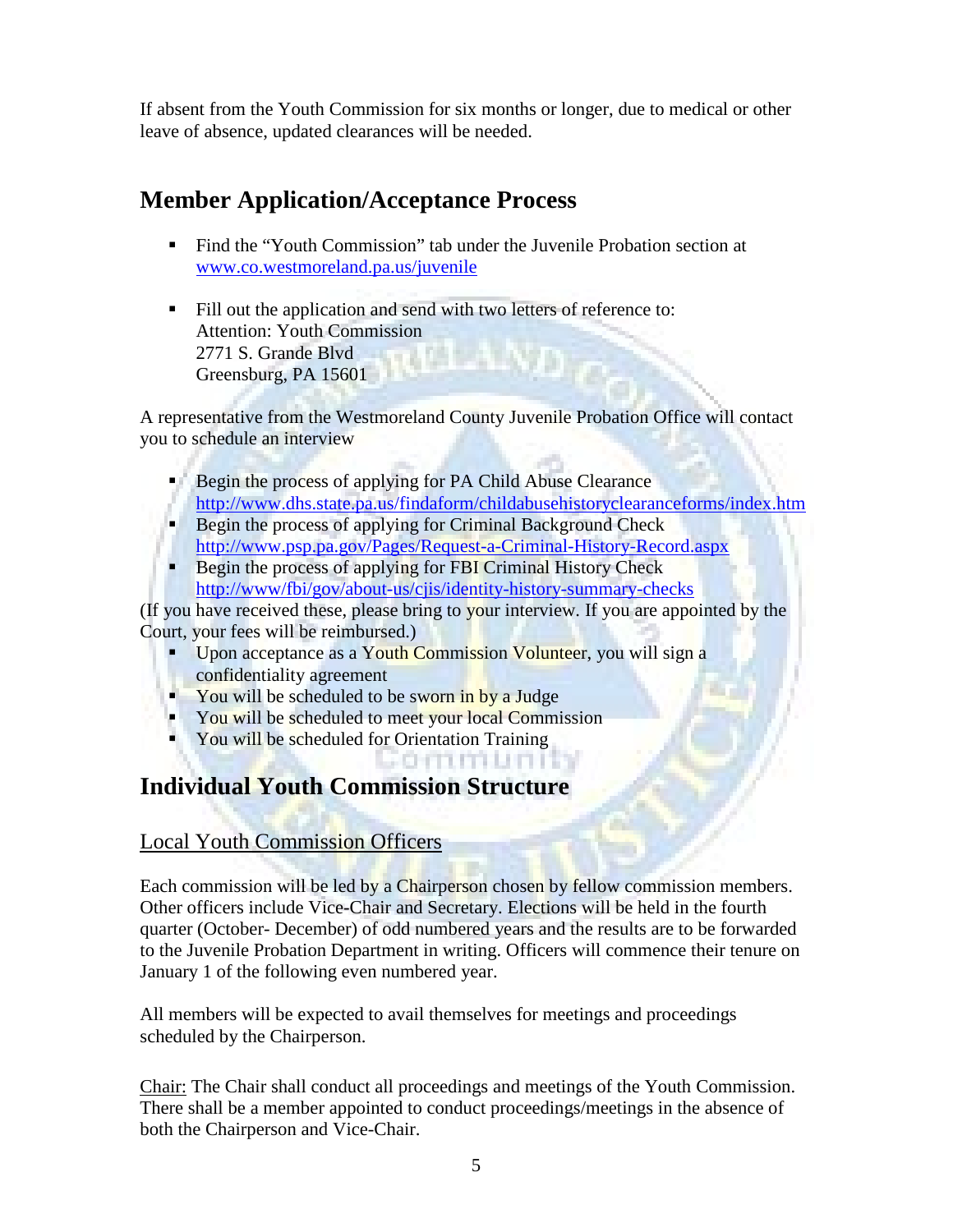Vice-Chair: The Vice-Chair shall perform all duties of the Chair during his/her absence and or departure and shall otherwise assist the Chair as needed.

Secretary: The Secretary shall keep accurate minutes of the meetings and proceedings and a record of the members' attendance at the meetings. The Secretary shall notify all persons involved in the proceedings (parents, youth, and police). The Secretary shall be responsible for all records of the local Youth Commission and receive and answer all correspondence pertaining to the commission. The Secretary must forward all appropriate forms to the Probation Department from the proceedings as soon as possible, no later than 7 days. The forms include: copy of the complaint, regulations form, and victim forms. The costs of stamps will be reimbursed. For reimbursement, the Secretary must send the Probation Department the receipt for postage.

**The Chairperson shall appoint another member as acting Secretary in the event the Secretary is absent from the proceeding for any reason including extended leave of absence or individual meeting absence.** 

Individual members: Those supervising **reintegration** cases will forward written documentation to the Probation Office via email, facsimile or US Mail on the  $1<sup>st</sup>$  of every month. Mail to the: Westmoreland County Juvenile Probation Department, 2771 South Grande Blvd, Greensburg, Pa 15601, [cmiller@co.westmoreland.pa.us](mailto:cmiller@co.westmoreland.pa.us) or fax us at 724-830-6263

### **Ethics**

The Youth Commission Program is an arm of the Westmoreland County Juvenile Court System. Therefore volunteers are expected to continuously present themselves in an appropriate manner. Westmoreland County Juvenile Probation expects volunteers to demonstrate the highest degree of integrity, responsibility and professional conduct at all times. All proceedings and any additional contacts volunteers make with youth, family, schools or any other entity on behalf of the Westmoreland County Youth Commission Program shall be dignified and professional.

# **Youth Commission Proceedings/Protocol**

### **DIVERSION CASE:**

Youth Commission Volunteers comprise a local diversionary program that is able to closely supervise a first time offender and allow him or her to repair the harms to a victim and community locally while also providing youth the opportunity to avoid fines and a permanent court record.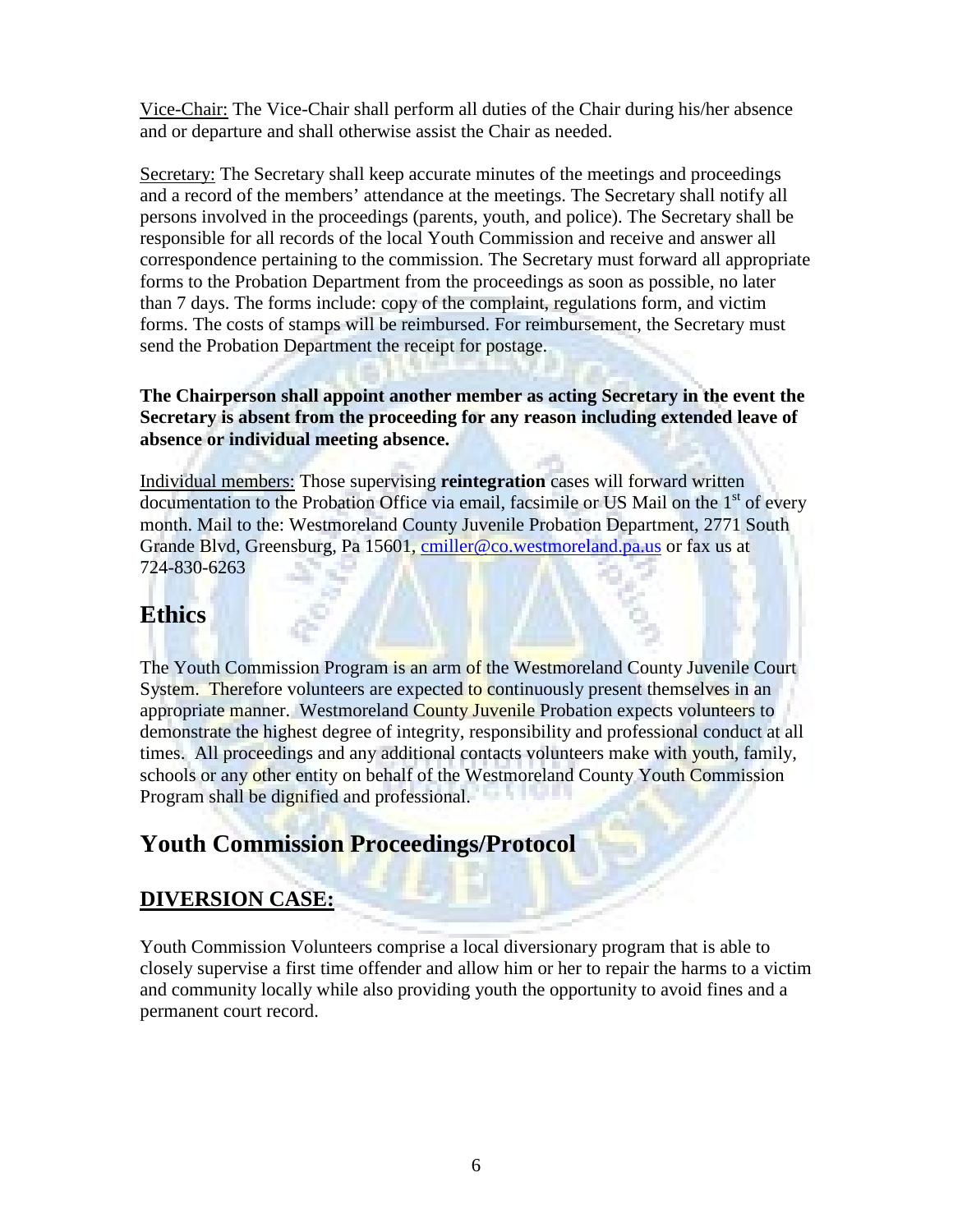*Crime creates social and spiritual separation from the community. For youth who have created harm in the community, mentoring helps them repair the harm and gain or regain a sense of self-worth and acceptance that allows them to be fully reintegrated into the community.*

Referral Sources: Juvenile Probation Department or Magisterial District Judge (summary non-traffic violations only)

- Juvenile must be between the ages of 10-17 when offense occurred.
- Juvenile must accept responsibility for their actions.
- All parties (youth, parents/guardians, police, and victim(s)) must agree that the case be handled through the Youth Commission.
- Juvenile and parents/guardians must agree to cooperate with the Youth Commission.

#### **Meeting Procedures:**

- 1. Commissions shall schedule the time, date, and place of the proceeding/meeting and notify the juvenile and his/her parent/guardian in writing at least ten days in advance.
- 2. Commissions shall contact the victim(s), if applicable, according to "Instructions" for Victim Notification".
- 3. The Chairperson shall introduce all persons present at the beginning of the meeting and explain the purpose of the commission. (A script is enclosed in the Forms Packet to assist in conducting the proceeding)
- 4. Charges shall be read and explained to the juvenile and parents/guardian.
- 5. The "Rights" form shall be explained and signed by the juvenile and his/her parents/guardians. Protoction
- 6. The juvenile/parents/guardian shall then present their description of the incident.
- 7. No person shall be present at the proceeding other than those directly involved.
- 8. The Chairperson shall maintain control of the proceeding at all times.
- 9. After all the facts have been heard and deliberated; a disposition of the case is made. Copies shall be given to the juvenile and his/her parents/guardians.
- 10. Copies of all forms shall be mailed as soon as possible, but within 7 days, to the Westmoreland County Juvenile Probation Department, 2771 South Grande Blvd, Greensburg, Pa 15601.
- 11. The Youth Commission maintains files on Diversion cases.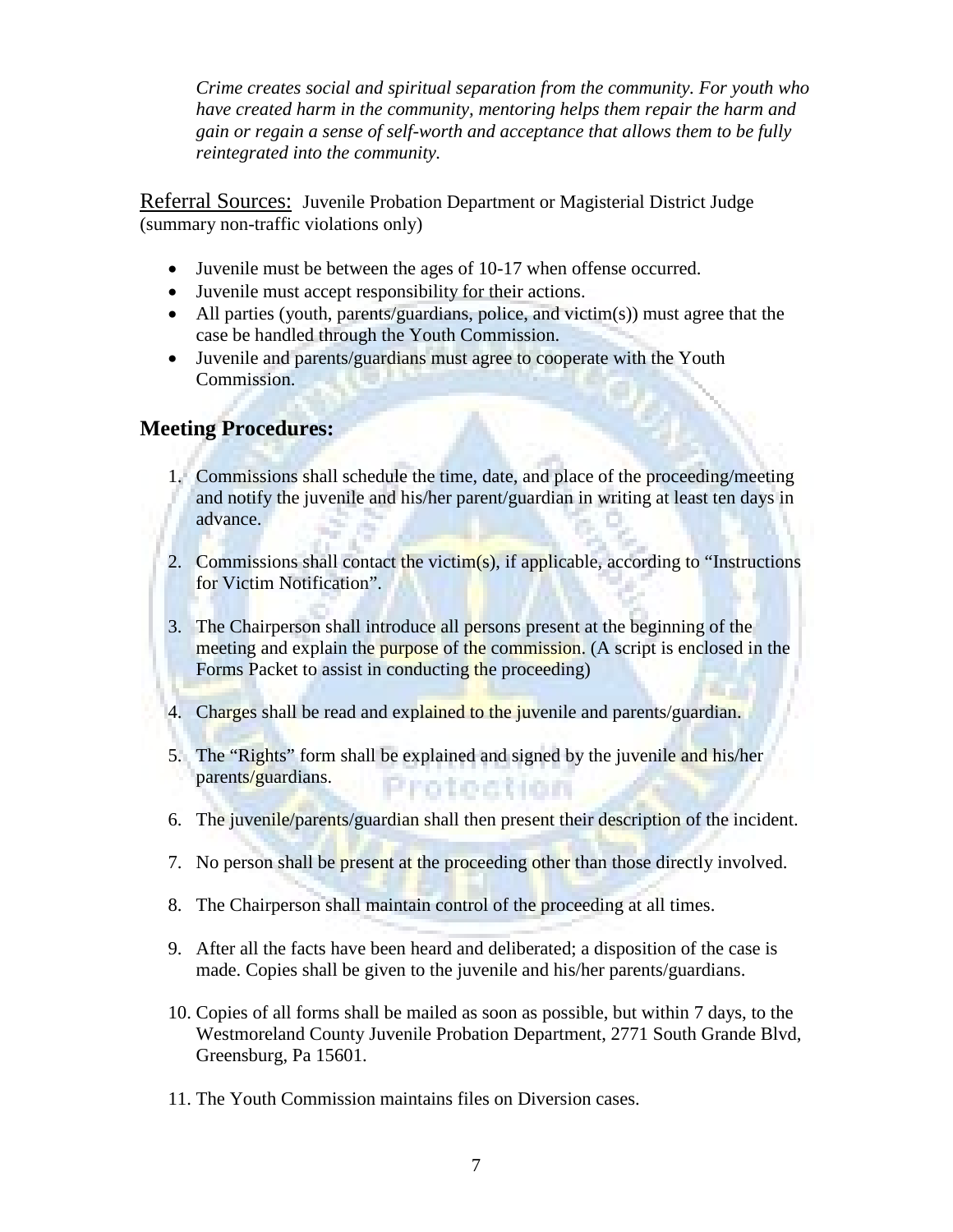- 12. Upon completion of the Youth Commission Program, the Probation Office should be notified via the "Discharge Form" as soon as possible, but within 7 days. If case was a Magisterial District Judge referral, a copy should be sent to the Magisterial District Judge office.
- 13. Shortly thereafter, you will receive confirmation that we received and processed the discharge; the Secretary will receive a "Letter to Destroy Records." At that time, all paper files pertaining to the youth shall be shredded. Additionally, should you have any digital files; they should be deleted.

#### **REINTEGRATION CASE:**

Youth Commission volunteers will assist the youth in pursuing employments, recreation, and other positive community based activities.

*Crime creates social and spiritual separation from the community. For youth who have created harm in the community, mentoring helps them repair the harm and gain or regain a sense of self-worth and acceptance that allows them to be fully reintegrated into the community. This applies to both first time offenders and repeat offenders. In most instances youth remain in the community; however, in a small percentage of cases, it is necessary to place youth outside of the home. Placement creates physical separation of youth from her or his family, school, and community. For youth returning from placement meaningful connections to unpaid community members provides a critical link that allows youth the opportunity to gain trust, understanding, and redemption. The Commission is also positioned to assist families dealing with the struggles associated with a youth's return home. The ultimate goal is to provide the youth and their families a level of service, care, compassion and connection to the community that is conducive to success. This dramatically decreases the opportunities for re-arrest.* 

Referral Source: Juvenile Court ONLY

- The Juvenile Court Judge may refer a youth at any time.
- A Probation Officer may refer a youth at any time after disposition of the case following approval by a Probation Supervisor.

#### **Meeting Procedures:**

- 1. The Juvenile Probation Officer will make a referral to the Youth Commission based on Judicial Order, or consultation with his/her supervisor. He/she will appear at a Youth Commission meeting to make a presentation of the case.
- 2. The Juvenile Probation Officer shall schedule the time, date, and place of the proceeding/meeting with the Youth Commission and family.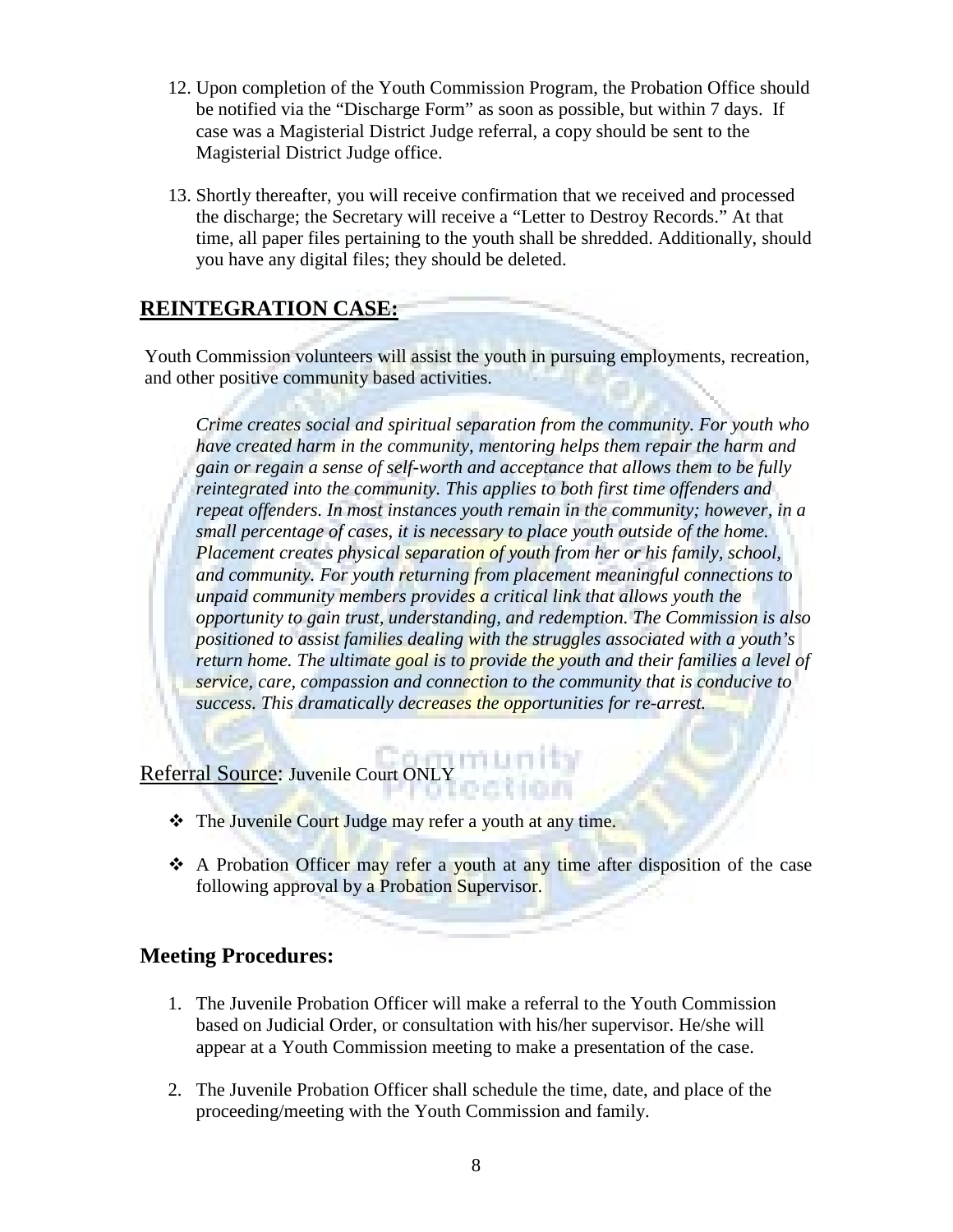- 3. The Juvenile Probation Officer will notify the juvenile and his/her parent/guardian of the proceeding/meeting.
- 4. The Chairperson shall introduce all persons present at the beginning of the meeting and explain the purpose of the commission.
- 5. The Juvenile Probation Officer shall assist the juvenile in explaining his/her history and needs to the commission.
- 6. The Youth Commission shall assist the juvenile and Probation Officer in developing a measureable goal and a plan to achieve that goal.
- 7. A member or members shall be assigned to mentor the youth and help him/her achieve his/her goals.
- 8. Brief notes shall be made of each contact with youth.
- 9. Copies of all completed forms shall be mailed or emailed the first of every month to: **Westmoreland County Juvenile Probation Department, 2771 South Grande Blvd, Greensburg, Pa 15601**, or [cmiller@co.westmoreland.pa.us](mailto:cmiller@co.westmoreland.pa.us)
- 10. In Reintegration cases, the Juvenile Probation Department maintains all files as well as responsibility for managing the case.
- 11. At the conclusion of the reintegration case, all files shall be destroyed.

# **Protocol Leading up to and Including Expungements**

### Expungements/Youth Commission Diversion Cases

Cases filed directly with the Youth Commission (from the Magisterial District Judge) Protoction

- 1. Case information is entered into Common Pleas Case Management System (CPCMS) by the Magisterial District Judge's Office
- 2. Magisterial District Judge's Office refers the case directly to the Youth Commission Secretary
- 3. Youth Commission holds a proceeding with the youth and family
- 4. Youth Commission sends disposition sheet to Juvenile Probation Office and Magisterial District Judge within 7 days
- 5. Youth completes his/her supervision successfully
- 6. Youth Commission Secretary submits discharge forms to Juvenile Probation Office and Magisterial District Judge regardless of youth's compliance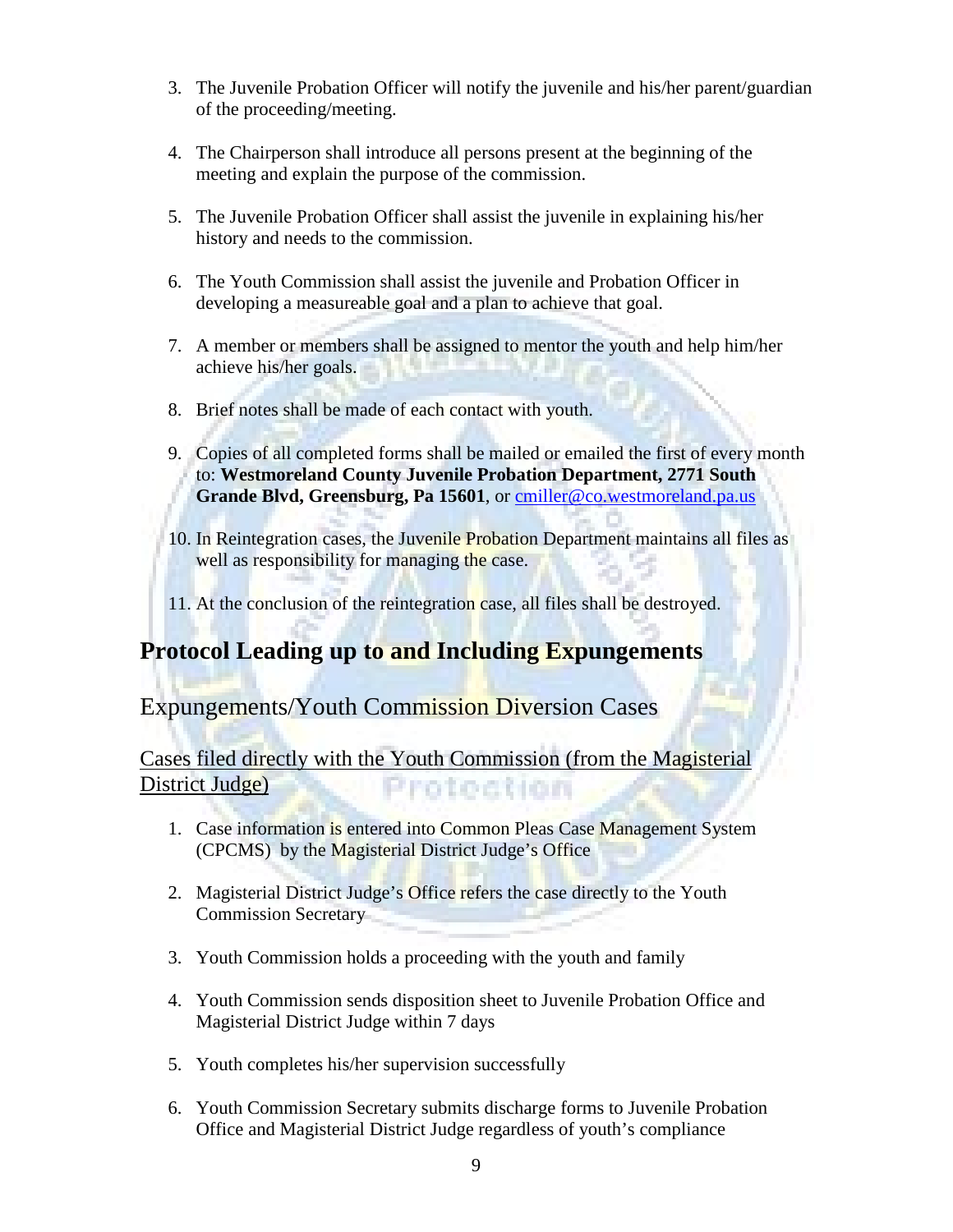- 7. This case is eligible for expungement utilizing the following procedure:
	- a. Complete the attached form (which may be found on the Westmoreland County Website)
	- b. Upon completion, submit form in person to the Westmoreland County Clerk of Courts w/payment of \$26.40.\*

#### Cases filed directly with the Youth Commission (from the Juvenile Probation Office)

- 1. Case information is entered into the Juvenile Case Management System (JCMS) & Common Pleas Case Management System (CPCMS)
- 2. Intake Interview is held and all parties agree to refer the case to the Youth **Commission**
- 3. Case is referred to the Youth Commission
- 4. Youth Commission holds a proceeding with the youth and family
- 5. Youth Commission Secretary sends a disposition sheet to the Juvenile Probation Office within 7 days
- 6. Youth completes his/her supervision successfully
- 7. Youth Commission Secretary submits discharge form to Juvenile Probation **Office**
- 8. If youth fails to complete his/her supervision successfully, the case will be scheduled for Juvenile Court (Master or Judge)
- 9. This case may be eligible for expungement if certain requirements are met. If a family wishes to seek an expungement they may do so by the following procedure:
	- a. Complete the attached form (which may be found on the Westmoreland County Website)
	- b. Submit form in person to the Westmoreland County Clerk of Courts w/payment of \$26.40.\*

Expungement Forms are available on the Westmoreland County Website <http://www.co.westmoreland.pa.us/index.aspx?NID=271>

### **Summary Offenses**

If the offense is a summary offense referred by a Magisterial District Judge, click on the county website above. Go to: Departments, Clerk of Courts, Forms and the form is called "Expungement for Summary Offense".